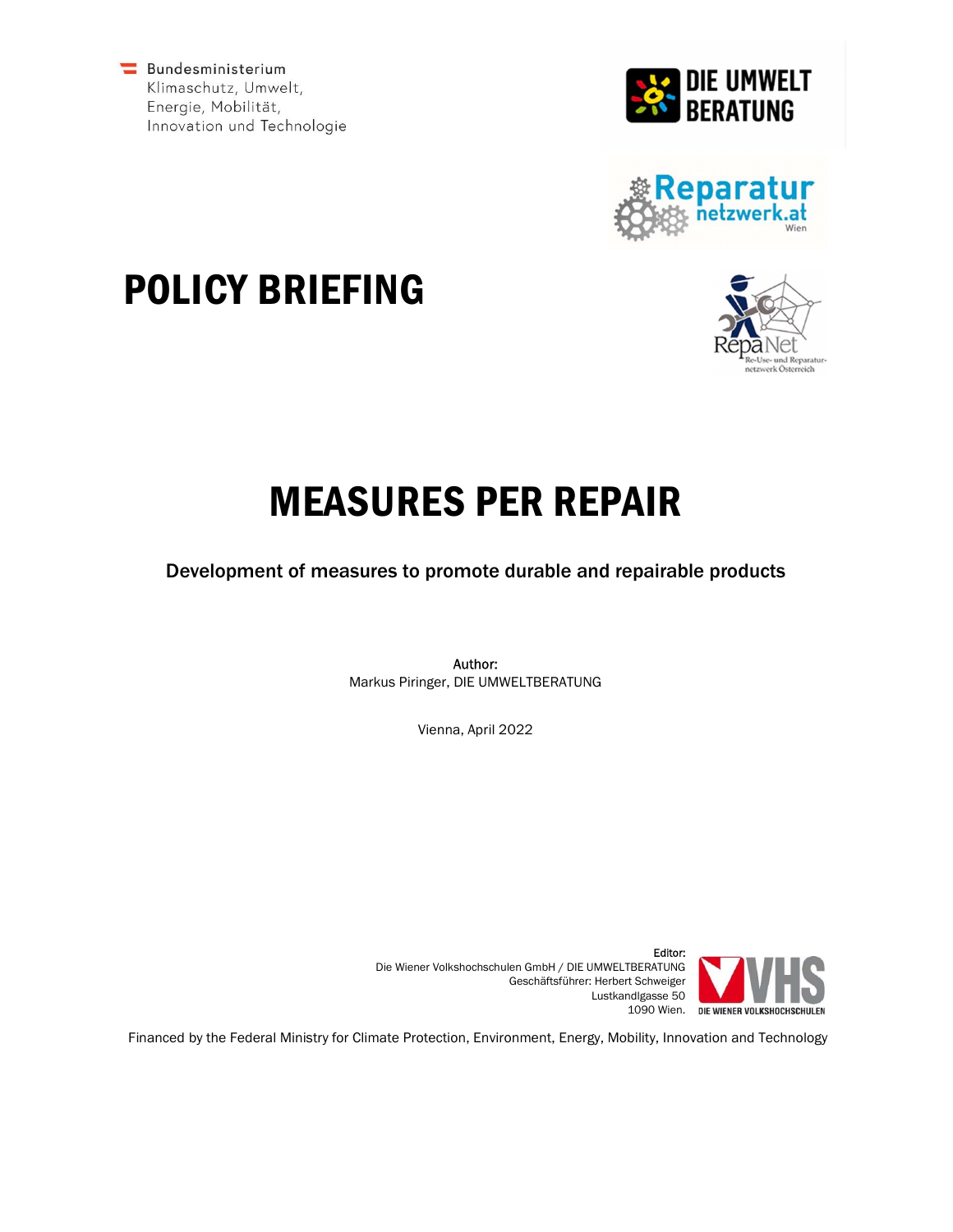## Why repair?

The longer use of products and the associated increase in repairs can make a significant contribution to overcoming current ecological and economic challenges. The present study develops the basic content for the implementation of promotional measures with a focus on the repair and refurbishment of electric and electronic devices.

#### The repair market: relevant stakeholders

Several types of stakeholders are important for the definition of the repair and refurbishment market, including in particular the manufacturers of electrical appliances, traders, repair and refurbishment companies, repair networks and the consumers themselves. The market model of the manufacturers is strongly focused on high sales volumes, but there are also tendencies towards direct marketing and customer loyalty through service and repair offers. The trade is under increased pressure due to the increasing direct marketing by manufacturers and online trade. Here, too, service offerings can be a strategy for increased customer loyalty. There are two business models in the field of repair shops. On the one hand the repair within the guarantee or warranty period, which is commissioned by the manufacturers, on the other hand the independent repair after the guarantee has expired, which is commissioned and paid for by the consumer. Non-commercial repair and self-repair account for 27%- 59% of repair cases and must not be neglected in strategies for a sustainable circular economy. However, the majority of defective devices are not repaired at all but replaced with new devices.



Figure 1: New purchase and repair of defective product. Source: Presentation by DIE UMWELBERATUNG based on data from Deloitte 2018

## Factors influencing the longevity of electronic devices and their repair

The study identifies influencing factors that are decisive for the longevity of products as well as the supply and demand for repairs and refurbishment. The product quality and repairability of electronic devices are the basis for a functioning repair market. Further requirements are the availability of spare parts, repair information, repair tools and necessary software or its updates. The difference between the price of new products and repairs is also significant. If repairs are only slightly cheaper than new devices, the decision to buy a new one is made. But the duration of repairs, their quality and trust in the repair also play an important role. Consumers influence the demand for repairs primarily on the basis of their knowledge and values about repairs, but also from convenience considerations. Values are significantly shaped by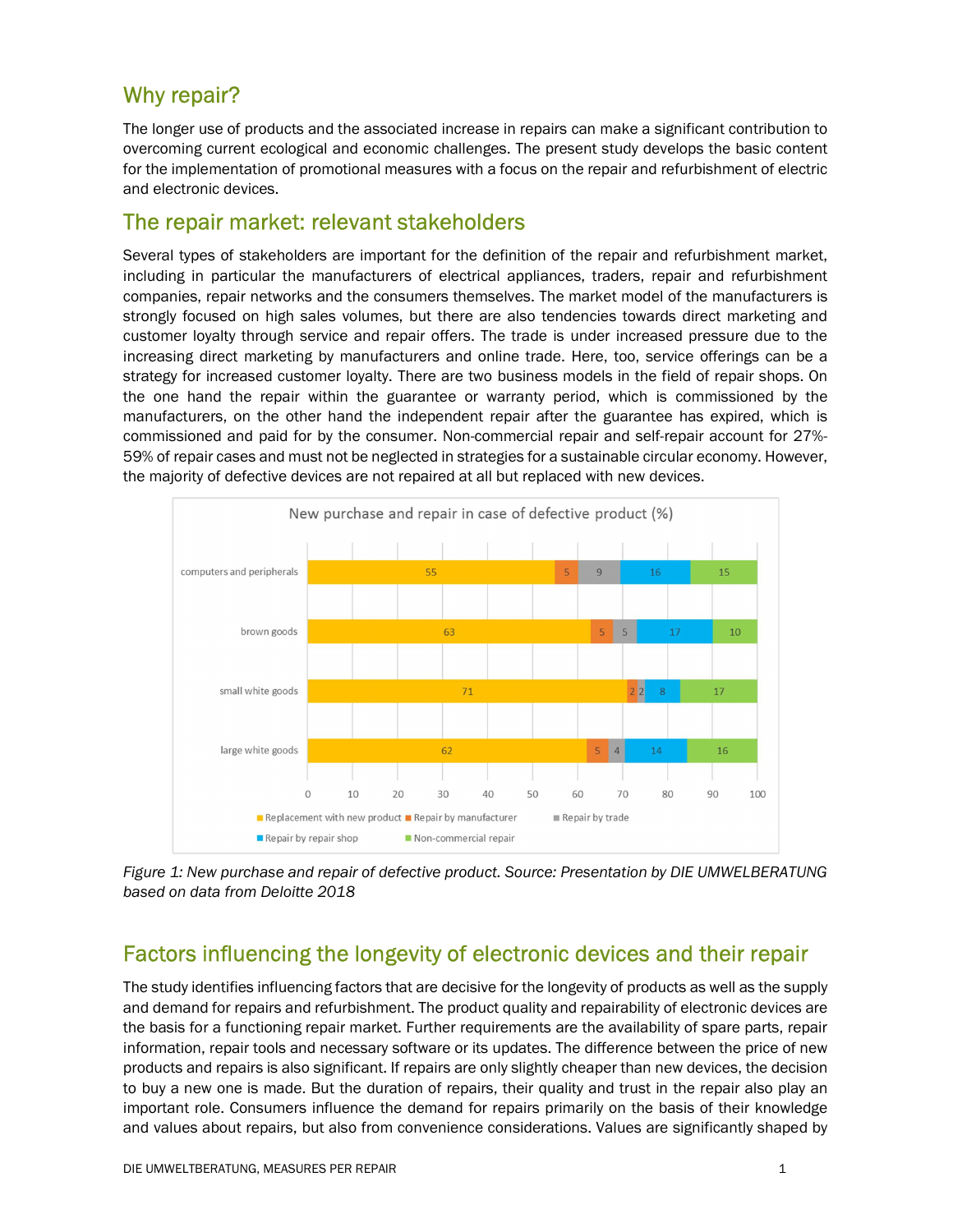marketing by manufacturers and retailers. The proportion of self-repairs also depends on the values, knowledge and skills of the consumer.



Figure 2: Stakeholders and influencing factors on the repair market. Source: Illustration by DIE UMWELBERATUNG

## The promotion of repair requires an intelligent combination of measures in order to have a lasting effect.

Longevity and repair of electronic devices is influenced by a complex system of factors. Individual measures cannot have a lasting effect; a balanced system of measures is required that includes regulatory, fiscal, awareness-raising and accompanying elements.

Regulatory measures such as the Ecodesign Directive, regulations against early obsolescence or the standardization of spare parts are measures that are primarily intended to influence the quality and repairability of the products, the availability of spare parts, repair information, tools, and so on. They are therefore the prerequisite for a functioning repair market. Measures such as the mandatory indication of the guaranteed service life or an identification of longevity and repairability ("Repair Index") also provide consumers with knowledge about longevity and repairability. The measures to extend the warranty and the mandatory statement of the guaranteed longevity also have a direct effect on the demand for warranty repairs. Strengthening market surveillance and consumer protection is a necessary measure in order to monitor compliance with the implementation of regulatory measures.

Fiscal policy measures are used to reduce repair costs with the aim of increasing the demand for repairs. This can also increase the attractiveness of the repair business model and thus increase the range of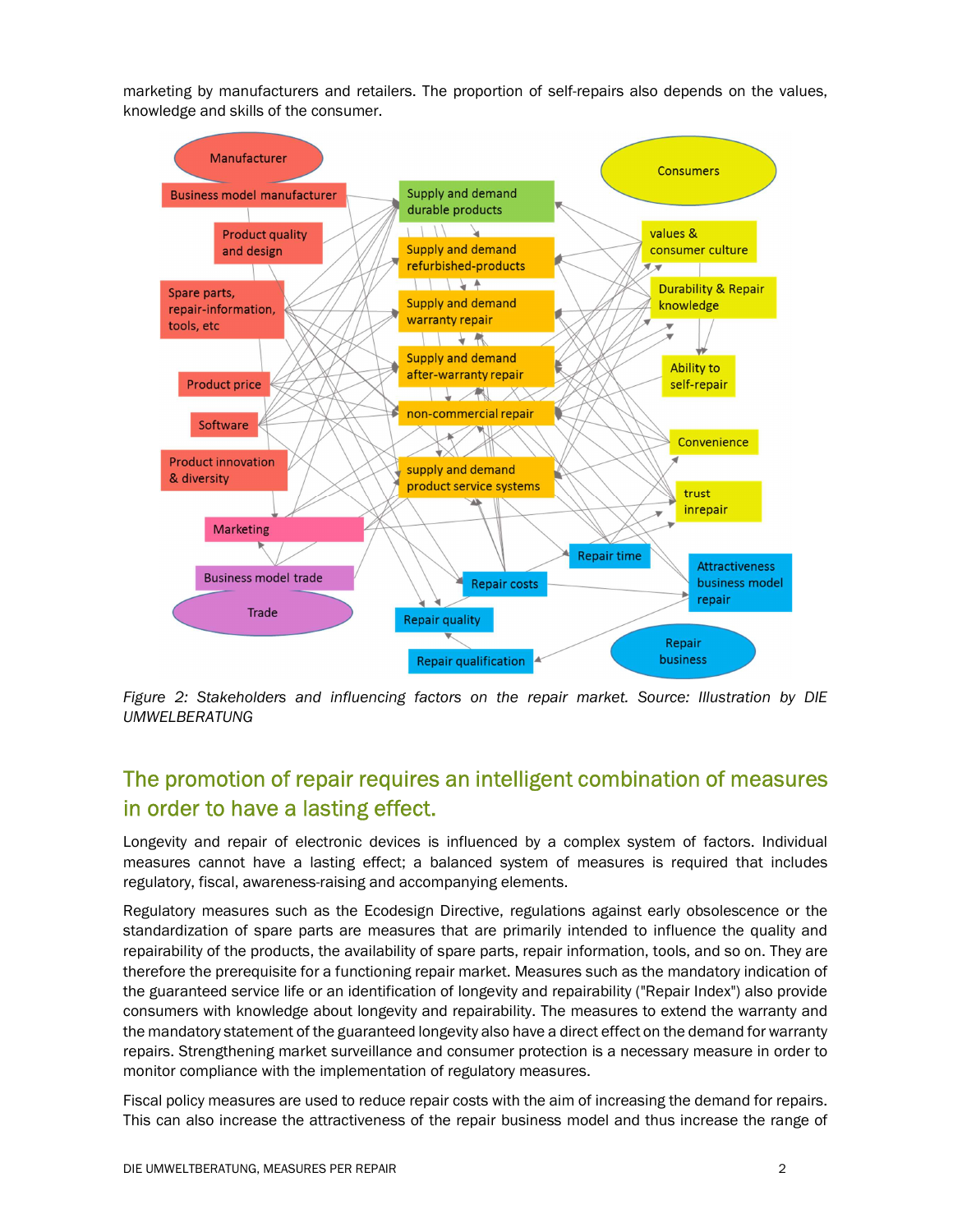repairs. A very strong measure in this area is the repair subsidy ("repair bonus"). In the long term, comprehensive ecological tax reform is a very important measure. By relieving the work factor compared to energy and raw materials, not only would repairs become cheaper and new products more expensive, such a measure could also modify the business models of manufacturers and dealers more in the direction of service and repair.

The third important group of measures concerns the information and awareness-raising of consumers. Values and consumer culture, knowledge about longevity and repairs, trust in repairs and the ability to repair oneself can be positively influenced by these measures.

In order to improve the range of repairs, it is also necessary to start centrally in the area of training and to impart repair skills to a greater extent. In addition, repair networks can help to convey knowledge about repair options to consumers and to increase trust. Networks can also have a positive impact on repair quality.

Public procurement is another very important way to directly increase demand for durable products and their repair, but also refurbishment. Research and the promotion of new business models are further accompanying measures that can have a positive impact on the repair market.



Figure 3: Measures per repair and their expected effects. Source: Illustration by DIE UMWELBERATUNG

#### Expected effects of measures per repair

Basically, several repair markets can be distinguished, which follow different logics. Table 1 shows the expected effectiveness of the measures described above on these "markets" in a differentiated manner.

The possible effectiveness of measures is assessed very differently by repair experts. In addition, the effect depends very much on the design and the control of the implementation. The impact assessment shown in Table 1 is the author's personal assessment based on the research and statements of the interviewees. In the first five columns, the potential effects (in the sense of a "best case scenario") of measures on different repair sectors are presented. The last column contains an assessment of the risk that measures cannot develop their positive potential due to deficiencies in the design and implementation.